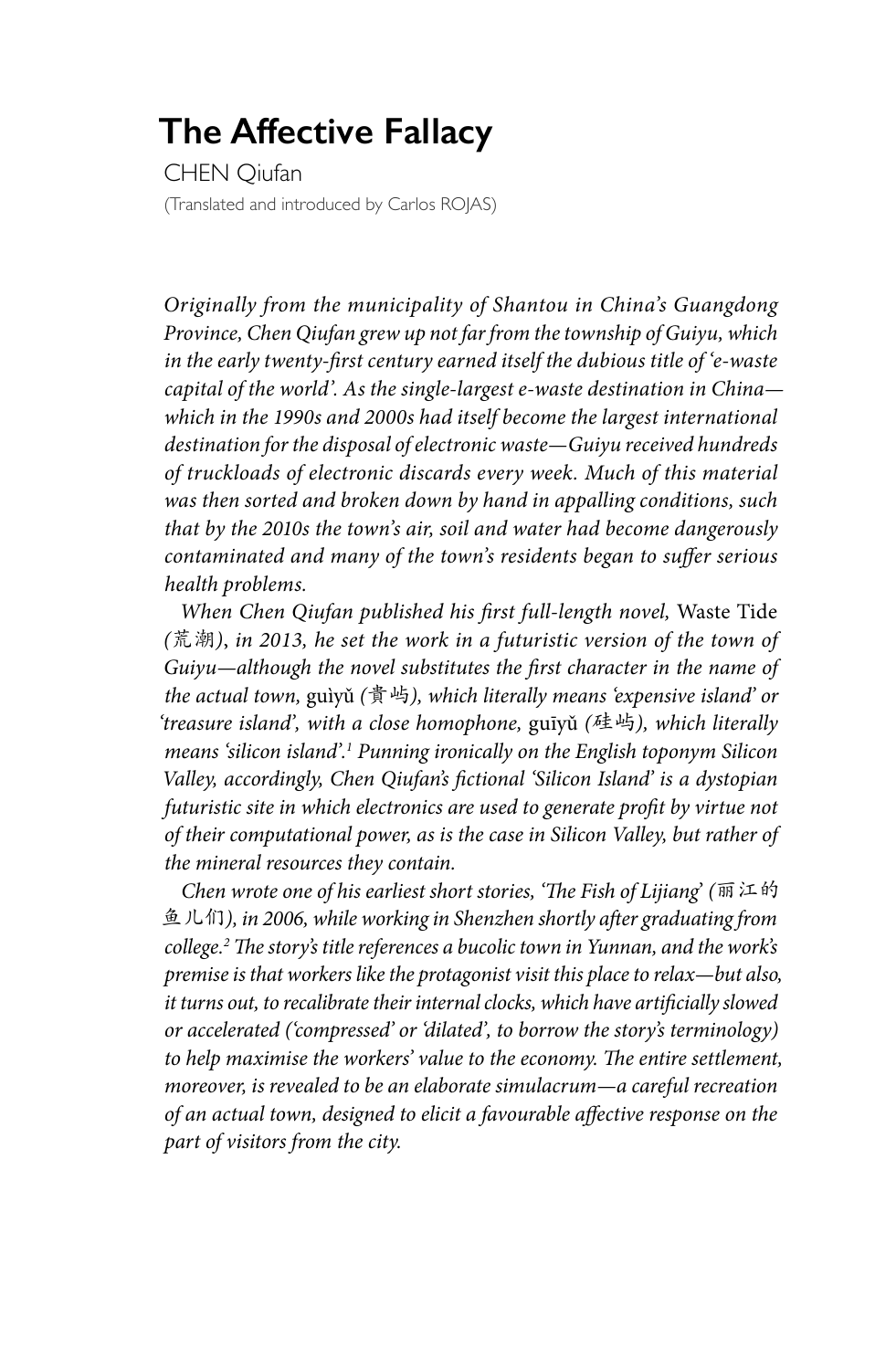*In 2017, Chen quit his job working in the tech industry (he had previously been employed by several companies, including the Chinese search engine Baidu and a virtual reality start-up) to focus full-time on writing, and his story 'The Affective Fallacy' (*情感谬误*) builds on an interest in artificial intelligence (AI) he has recently developed.3 The story's title is borrowed from a term from New Criticism—a formalist movement in literary theory that was influential in the mid-twentieth century—used to critique the practice of judging a literary work on the basis of the affective response it produces in readers, but here the term is repurposed to refer to a futuristic hacker attack that attempts to impair people's productivity by sabotaging their emotions.* 

*Although the futuristic setting of 'The Affective Fallacy' is a world dominated by AI systems and virtual environments, one of the work's key concerns is with different forms of intangible labour and, specifically, affective labour. The protagonist is selected for her job working as a 'mood-labeller' because, 'in China, women are generally considered to have a highly evolved sense of empathy, making them more sensitive than men and better able to recognise the changes in other people's emotions'. Later, after new developments in AI threaten to render the protagonist's mood-labelling job obsolete, she is given a new assignment that focuses not on recognising emotions, but rather on generating emotions in others. Her new job, accordingly, becomes a paradigmatic illustration of the growing importance of affective labour within the information economy.* 

*In fact, Michael Hardt has argued that, 'as a component of immaterial labor, affective labor has achieved a dominant position of the highest value in the contemporary informational economy'.4 Hardt notes that affective labour in our society is often strongly associated with femininity, which runs the risk of further reinforcing an essentialising view of gender. At the same time, however, he notes that affective labour is fundamentally generative: 'It produces subjectivity, it produces society, it produces life. Affective labor, in this sense, is ontological—it reveals living labor constituting a form of life and thus demonstrates again the potential of biopolitical production.'5 It is precisely this deeply gendered and fundamentally generative side of affective labour, meanwhile, that is examined in Chen's 'The Affective Fallacy'.*

Carlos Rojas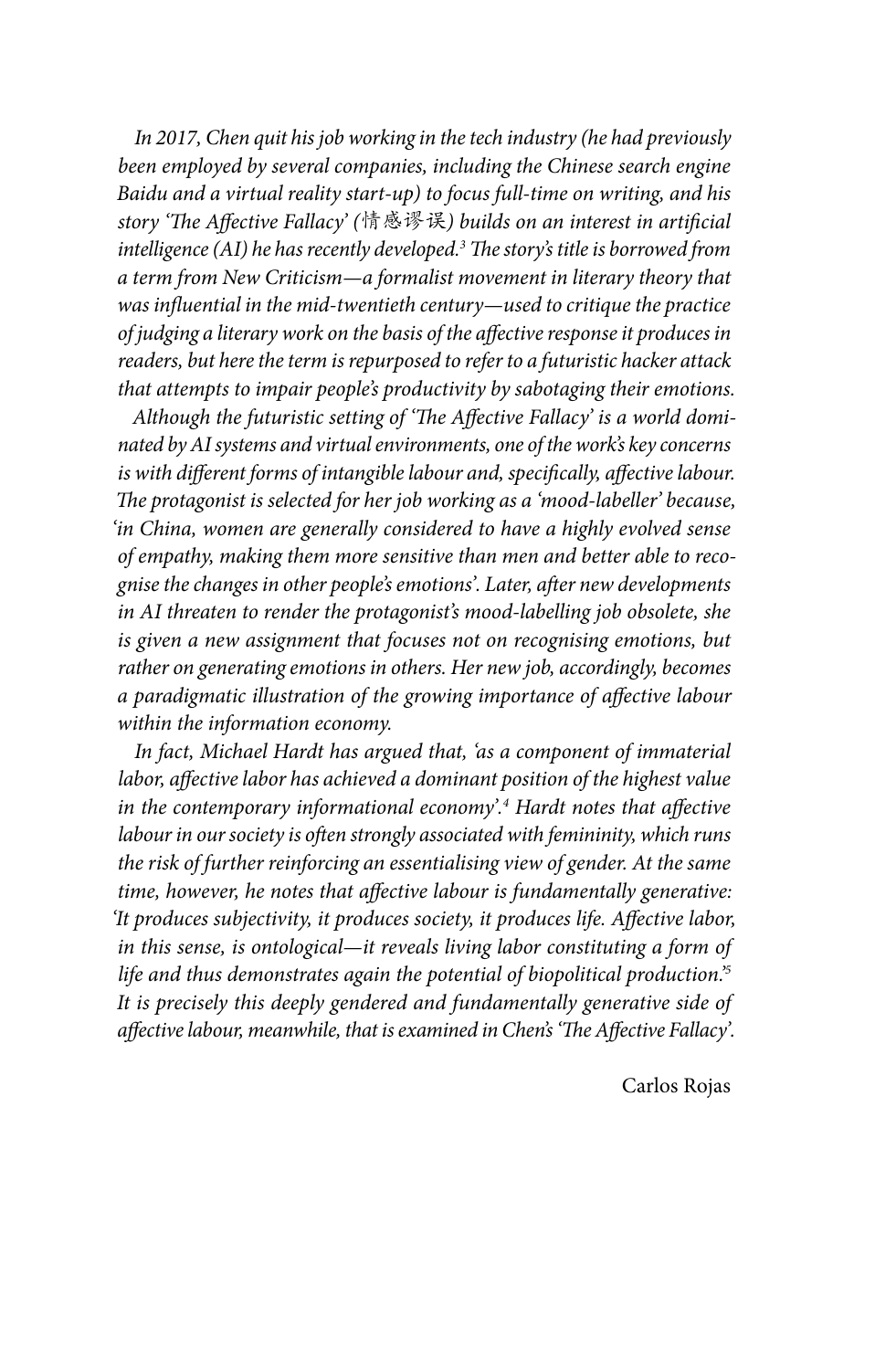hen it comes to the history of the Wenshan Miao Village, there are two different legends.

One legend holds that it is here that one finds the closest and purest blood ties linking the Miao people and their legendary ancestor Chiyou, while the other maintains that this was previously a conduit leading to the French colony of Vietnam, as well as a key transportation corridor during the Opium War and the Anti-French War. According to this second legend, the Miao people who currently live here are the descendants of ethnic Miao from Laos who had been secretly funded by the CIA during the Vietnam War and who later sought refuge here to avoid being killed after the failure of the Laos secret war.

Regardless of how unbelievable each of these mutually contradictory legends might appear, as long as they could attract tourists, they would be disseminated via different media—including tour guides' explanations, Miao embroidered souvenir handbags, song-and-dance performances and animated short films shown in the tourist centre.

In the end, however, neither of these legends could halt the decline in tourism to the area. Although the trees on Wenshan Mountain were still as green as before, the flowers were still as fresh as before and the ethnic dances were still as scintillating as before, over the past few years, tourism lost its status as one of the key pillars of the local economy. As a result, local women had no choice but to remove their jewellery and their Miao clothing embroidered with colourful totems and images of the ancestors and go look for other work opportunities.

In China, women are generally considered to have a highly evolved sense of empathy, making them more sensitive than men and better able to recognise the changes in other people's emotions. Accepting this hypothesis, Xinxin Technology decided to hire an all-female workforce to serve as mood-labellers. After completing their training, these women began working as human assistants for an AI affective computing system. To train its algorithms, the system required vast amounts of data—but this couldn't be simply raw data, and instead it needed to have been previously processed and labelled by humans. This, in turn, would help computers to learn to see through differences arising from age, sex, race, appearance, and so forth, to more effectively understand the essential characteristics of human emotion.

There are thousands upon thousands of similar mood-labelling workshops serving different AI systems throughout the country—with the processed data covering a range of different media including text,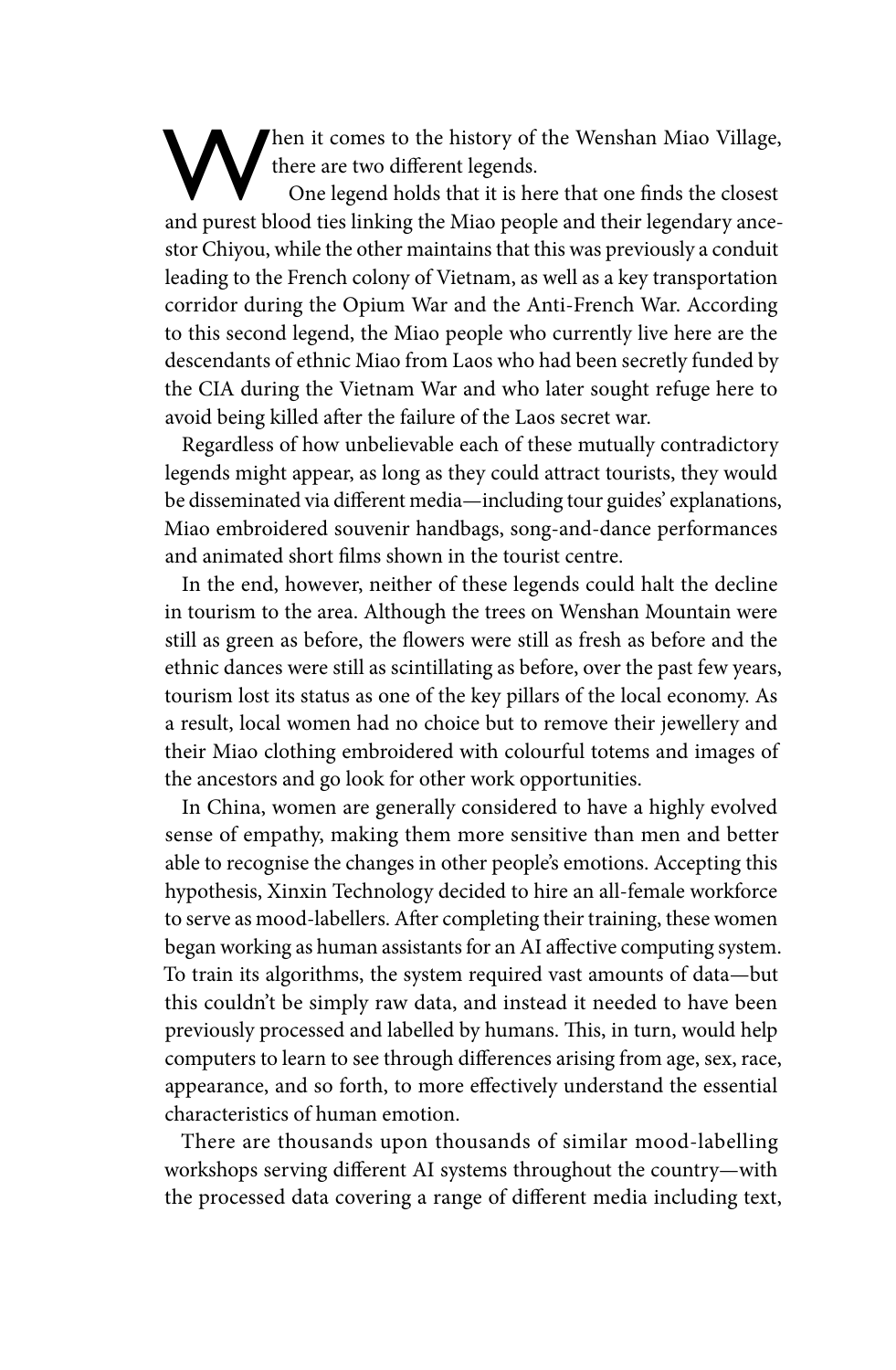audio and video, as well as more complex interactive games. Villages that rely on these sorts of workshops to solve their unemployment problem and bring in additional income are called AI villages, though the literal meaning of this term hardly matches reality. Each female worker can earn between ten and several dozen yuan per hour, depending on their operational proficiency—and, although this is nothing compared with what urban white-collar workers can earn, it is vastly superior to the average income of local rural labourers, not to mention the unemployed.

Like other girls, Yang Xiaoxiao came from a home like a green hill, and she joined one of Xinxin Technology's workshops to work as a mood-labeller.

The workshop was bright and spacious, and in front of each labeller was an ultra-thin curved screen blocking her entire field of vision. The labellers wore earphones to avoid distractions, as data automatically assigned by the system continually streamed out and pulsating red boxes appeared over the people's faces on the screen.

Although everything here was run by solar power, Xiaoxiao for some reason felt that she would become anxious if she stayed too long. The Miao people believe the cleanest and healthiest form of power is solar power, followed by wind and hydropower, then by thermal and nuclear power. Mother told Xiaoxiao to bring a potted plant into the workshop, saying this could help promote the flow of energy, but the company wouldn't permit it.

Xiaoxiao worked swiftly on her shorthand keyboard—using her left hand to select appropriate mood categories and her right to assign them intensity labels on a scale from one to ten, such as Happy 3, Sad 5, Angry 7, and so forth. Sometimes, an emotion corresponding to the one she was labelling would flash across her own face—which was another reason Xinxin Technology selected girls rather than boys to work as mood-labellers.

Yang Xiaoxiao's hands moved faster and faster, as faces continually flashed before her eyes like spectres. The workload figures in the upper portion of the screen pulsated rapidly, but she remained focused on the system clock.

Tonight, she had a date.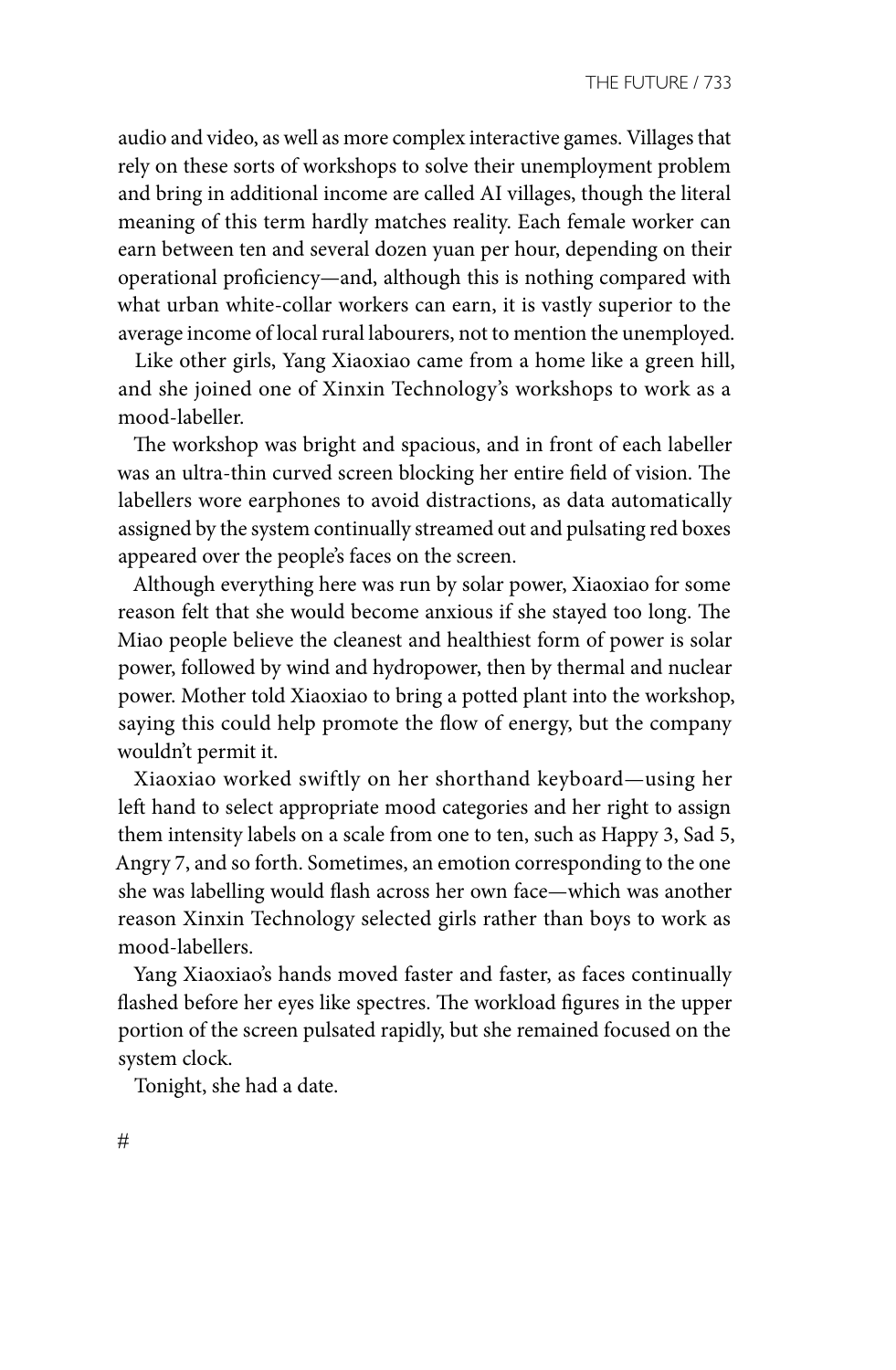'Xinxin' was an online dating software, but it differed from other dating software in that it used a cloud-based AI affective computing interface to help users better understand their prospective partners' mood changes, thereby increasing their own chances of finding a good match.

That year, online dating became a mysterious thing. On one hand, it was as if the web could unite individuals from different regions, cultures and languages. On the other hand, however, it was as if entirely different emotional processes and response patterns developed between individuals, making it more difficult to understand the human heart and leading to an increased sense of estrangement.

It was through Xinxin that Xiaoxiao met Simon Zhu, a young man who lived in Shanghai.

In Xiaoxiao's imagination, Shanghai was a futuristic city with streets lined with multicoloured electronic screens, as fashionably dressed passers-by with robotic, expressionless faces wandered between the towering skyscrapers like lonely ghosts. Plants and animals could only grow in predetermined niches, as though their solar-energy umbilical cords had already been severed. Xiaoxiao had never imagined that she could have an online date with a Shanghai boy, since it seemed as though they belonged to two completely different worlds.

To her surprise, however, it was actually Simon who noticed her first. He remarked that her ethnic minority name and her augmented reality headgear made her stand out from those thousands of identical internet faces. Simon often said things Xiaoxiao couldn't understand, meaning that she then had to rely on her mood-reading skills to guess what he was trying to communicate.

The username Xiaoxiao used on the Xinxin platform was Khuat Yeus Xiaoxiao. Khuat Yeus was actually her Miao clan name, meaning that Khuat Yeus Xiaoxiao was in fact her real name—though, in practice, she rarely had the opportunity to use this name in her daily life. Even Xiaoxiao's augmented reality Miao headgear was something she had to design and upload herself, given that the platform's virtual props shop seemed to have completely overlooked the needs of ethnic minorities.

This evening was the one-month anniversary of her first date with Simon. This was a particularly significant milestone, given that most online romances last less than a week. Accordingly, many couples have a special celebration for their one-month anniversary, in which they both agree to turn off the augmented reality filters that use algorithms to enhance the beauty of their features and instead show their partner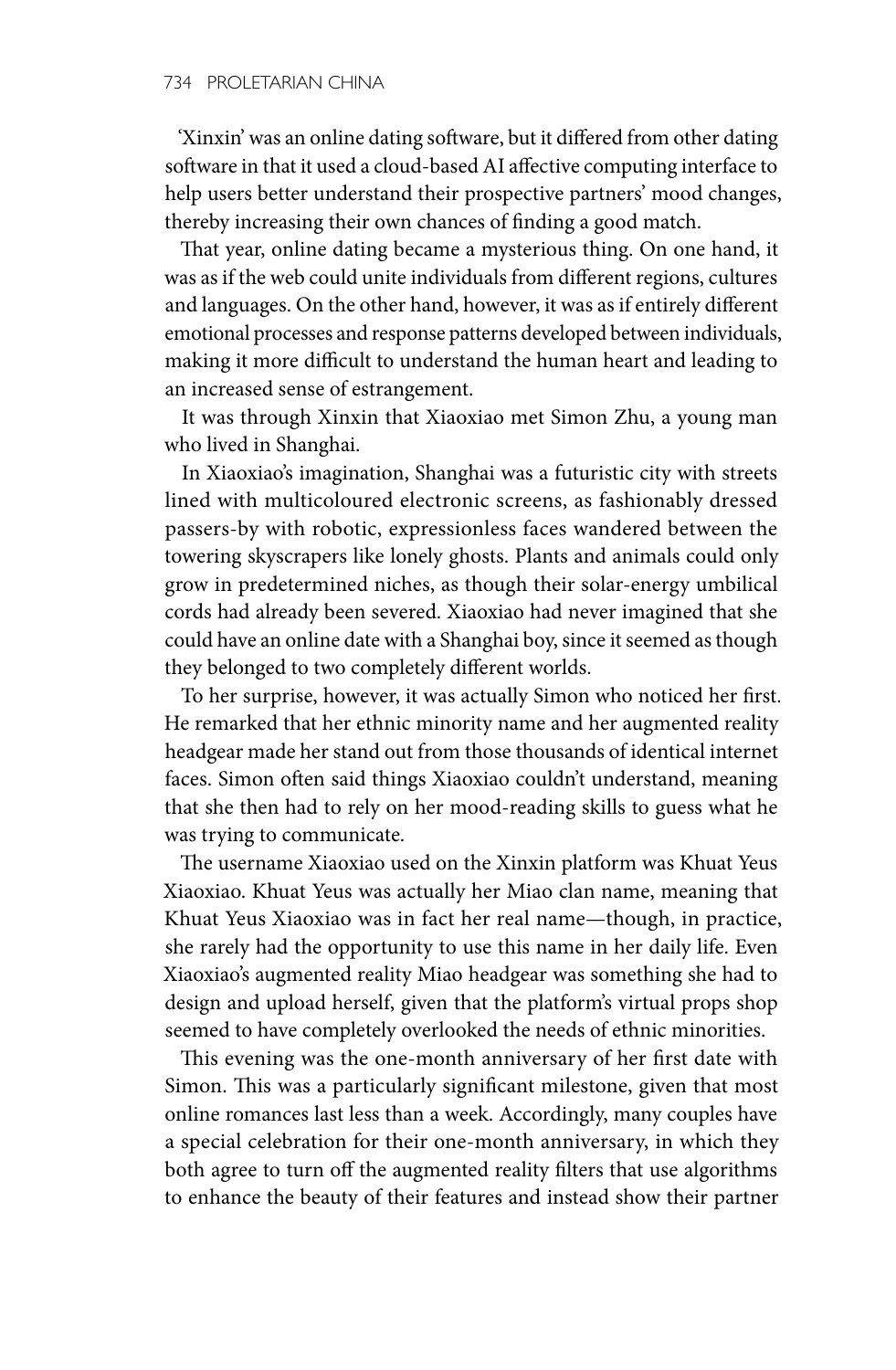their real face. This 'filter-removing' ceremony symbolises the fact that their relationship has reached a new level, though of course it could also mark the end of the relationship itself.

*Chiyou up above!* Xiaoxiao felt quite confident about her appearance, which made her even more excited about tonight.

It was almost the time they had agreed to meet, but Xiaoxiao found that new assignments kept tumbling in. She increased her labelling speed until she almost reached the limits of human ability. Of course, her accuracy could not help but decrease as a result, but what did it really matter? The system would still send her results to other workers, for them to review and cross-check.

Her last data packet featured a young man standing in front of a temple, with a red box appearing over his slightly downturned face. Almost as soon as Xiaoxiao input 'Happy' and '4', the screen returned to its initial blue interface. Another busy day was finished.

```
#
```
As an electric-powered high-speed train sped through the green mountains, Xiaoxiao's face was reflected in the window, revealing a relaxed smile.

If you looked carefully, you would see that many of these 'mountains' were actually village buildings covered in green vegetation. This architectural style was derived from the concept of an Italian vertical forest, and not only could these vegetation-covered buildings produce oxygen and absorb dust from the air, they also could help reduce the town's average temperature, reduce noise pollution and increase biodiversity, creating a natural space for birds, insects and other small animals.

*This is much better than the Shanghai where Simon lives*, Xiaoxiao thought. *Large cities are so crowded, dirty and dusty. I would never want to go to that sort of place.* 

With a joyful heart, the train pulled into the Great Temple Station.

In front of the station, Xiaoxiao turned on her mask's Xinxin application.

Enshrined in front of the station was a maple wood carving of the deity Chiyou, with a bull's head and a human body, four faces and six hands, with each hand holding a different weapon. At night it appeared extraordinarily powerful and intimidating.

Legend holds that Chiyou, along with the Yan Emperor and the Yellow Emperor, was one of the three main ancestors of the Chinese people. Five or six millennia ago, Emperor Yan and the Yellow Emperor united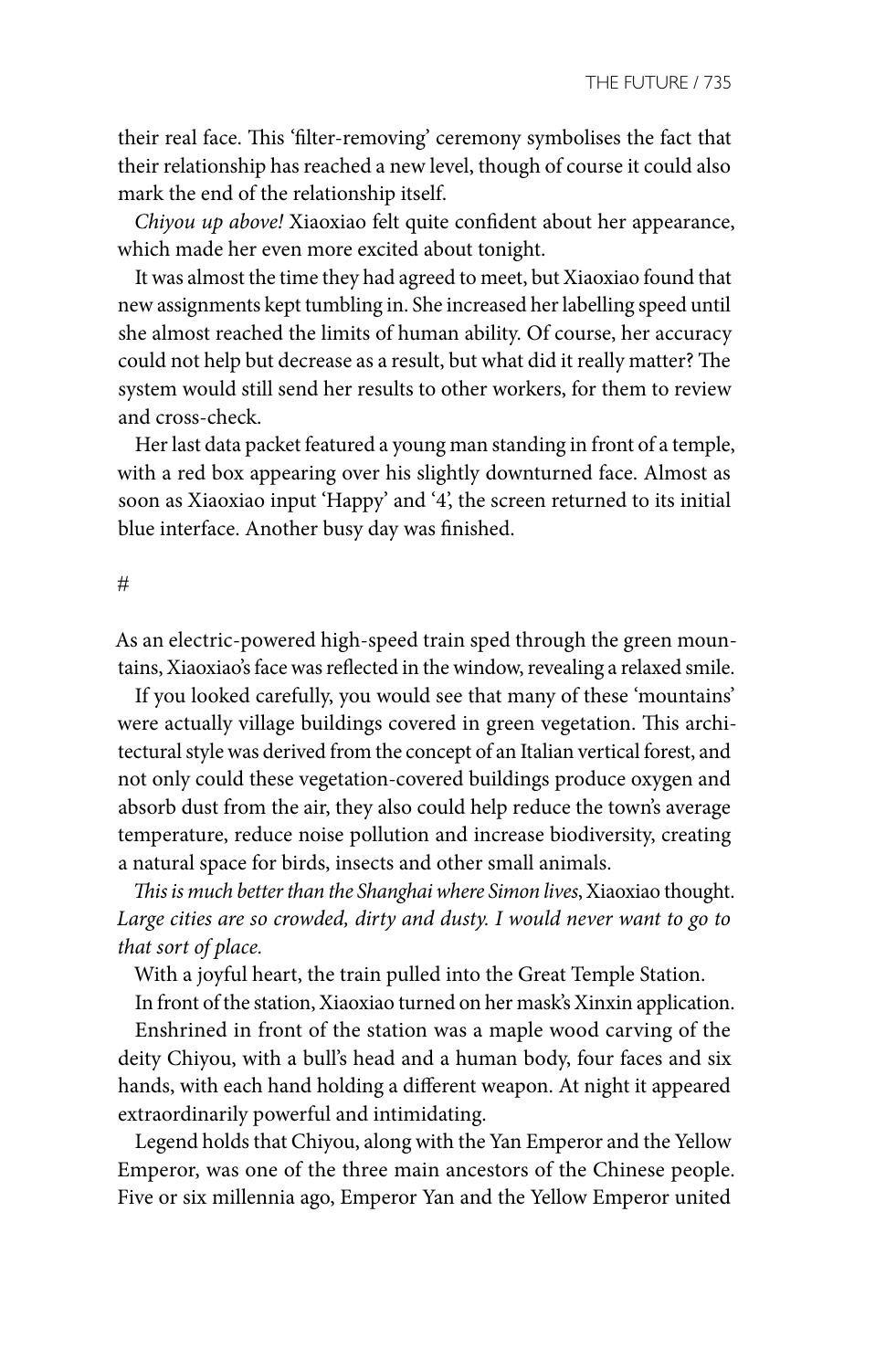to defeat Chiyou, after which most of Chiyou's followers migrated south. These migrants eventually developed into several southwestern ethnic minorities, of which the most prosperous were the Miao.

*Sometimes*, Xiaoxiao reflected, *there's some common ground between this legend that Wenshan's Miao are the descendants of Chiyou's followers and the other, which holds that they are the descendants of ethnic Miao from Laos. Regardless of which legend you believe,* she thought, *we Miao are still the descendants of those who have failed*.

Xiaoxiao noticed that Simon had called her several times, so she quickly called him back. Once they connected, a miniature holographic bust was projected from her cell phone screen, with Simon, visible through an augmented reality filter, appearing handsome and stylish as ever.

'Sorry I'm late. I was swamped with work.'

'No problem, I also just arrived. So … are you ready?'

As Xiaoxiao saw a Hope 5 mood label appear over Simon's face, she felt a hint of sweetness in her heart. She grinned and nodded, but Simon appeared not to see her, and instead he frowned.

'If you aren't ready, we don't have to do this. As you know, there is a certain amount of risk involved …'

'I'm ready! We can start any time.'

 $'$ But  $'$ 

'But what?'

'Your expression registers Hesitation 4 and Anxiety 3 …'

'How could that be? There must be some mistake. I'm actually super happy!' Xiaoxiao tried to make her smile even more obvious.

'Now your mood has changed again, to Fear 6. Xiaoxiao, is there something you aren't telling me?'

'No, don't. Let me think …'

Xiaoxiao saw a Sceptical 4 and Unhappy 3 appear on Simon's face. What was going on?

'Simon, do you doubt me?'

'No, I just feel that … the machine doesn't lie.'

The atmosphere between them immediately congealed. Without even looking, Xiaoxiao knew that her face was definitely displaying a Disappointment 10. She tried again to explain herself but discovered that the transmission had been cut. Simon had blocked her, and her Disappointment became Anger. Xiaoxiao's augmented reality avatar became an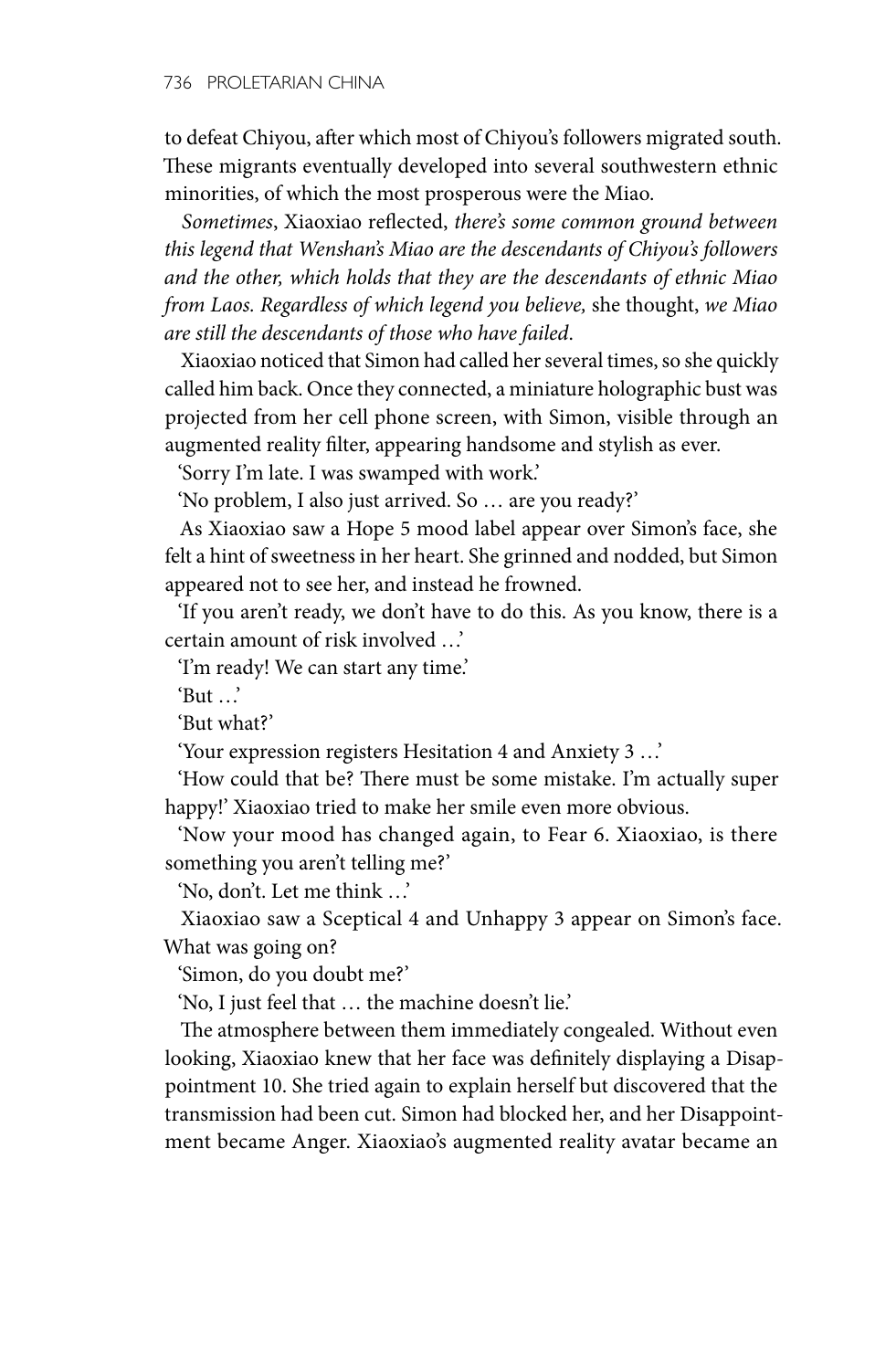image of Chiyou, the God of War, with horns sprouting from her head and wielding a sword and spear, as her entire body appeared to exude blood-red fire.

Xiaoxiao thought to herself,

*You have so many powerful weapons at your disposal, yet you still lost …*

She didn't know what had happened, but gradually her anger dissipated, and she was left feeling heartbroken.

#

Xiaoxiao suddenly remembered 'Teacher Hui', the AI program responsible for supervising mood-labelling female workers like herself. Whenever there was a question, Teacher Hui could usually provide an answer, so surely she would know what had happened just now. At that moment there might have been thousands upon thousands of people around the world attempting to ask Teacher Hui questions, but Xiaoxiao still immediately got a response.

Dressed in white business attire, Teacher Hui suddenly appeared before Xiaoxiao, like the mother butterfly in the Miao legend. She was sitting in front of an enormous circular screen, and behind her countless multicoloured lights were flickering, forming a beautiful yet complex map.

'Xiaoxiao, long time no see! How are you?'

'Not well … Teacher Hui, is the system punishing me because I wasn't working carefully enough?'

'Huh? What happened?'

'Simon … or Xinxin … kept misreading my moods.'

Teacher Hui seemed to understand something, but her virtual expression couldn't be labelled, because doing so would have required a very high level of authority. Teacher Hui quickly selected several data packets and enlarged them on the screen. There was Xiaoxiao's and Simon's faces, as well as a colourful beam of light connecting the two. Teacher Hui slid the time bar to one side, as the expressions on the two faces fluctuated rapidly.

'Xiaoxiao, don't be angry or sad. This isn't your fault.'

'I'm not happy …'

'I know you're not. It's written on your face, you little fool.'

'So, you can see my true mood? But the workshop leader said that if we don't do our work well, the system would punish us by doing things like lowering your credit on social networks, but not like this …'

'What I'm referring to is not your fault. Actually, it's Simon.'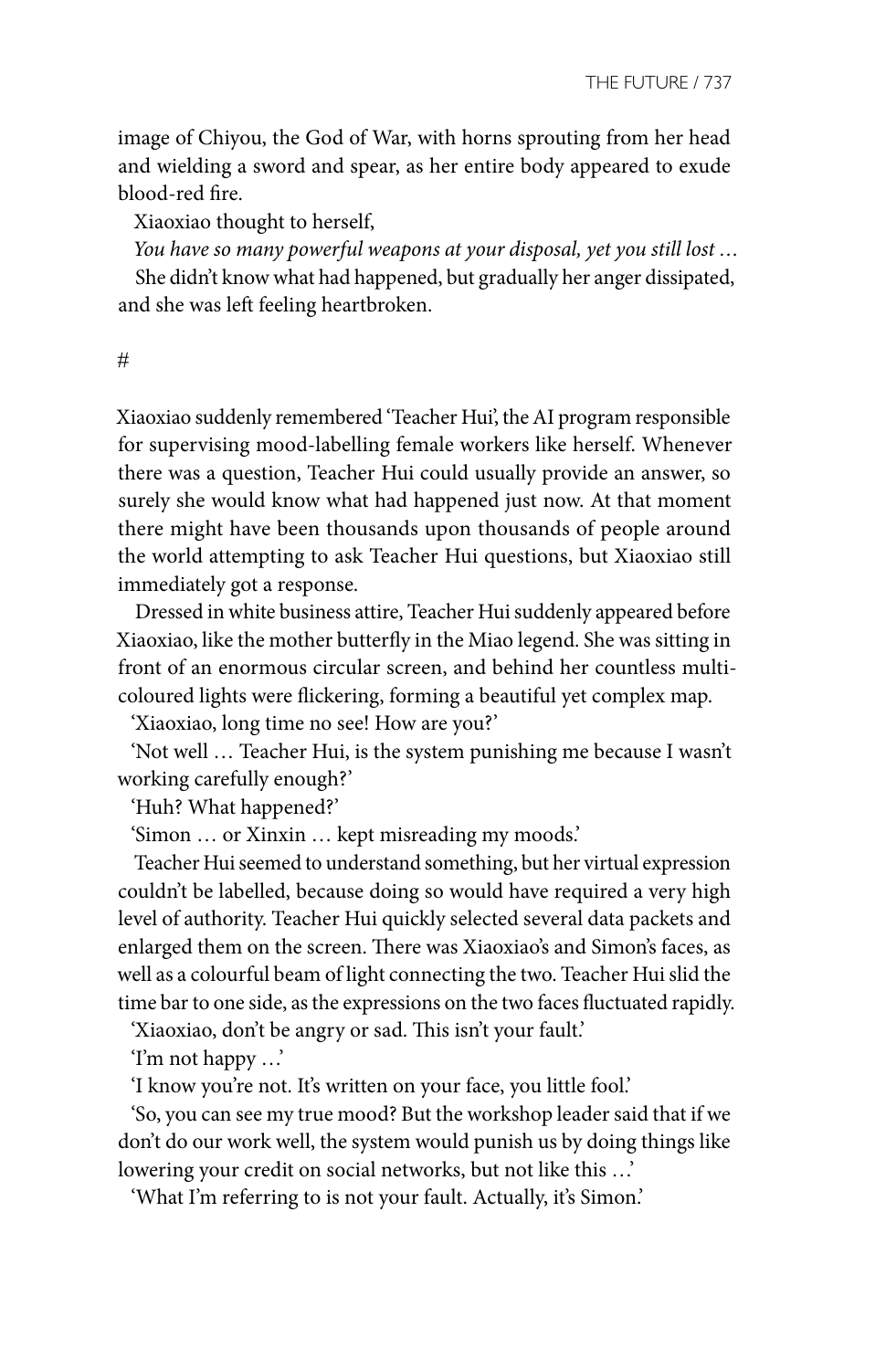'Simon? Why would he be deceiving me? If he could in fact see my true mood, why would he need to deceive me? If he didn't want to remove his filter, he could have simply said so.'

'It wasn't that kind of deceit.'

'Then what was it?'

'Simon doesn't even exist.'

'What?!' The expression of Shock on Xiaoxiao's face exceeded the upper limit of the assessment range.

'Or, perhaps I should say that he is not human. He is merely an avatar created by AI—a kind of bait to encourage you to purchase virtual tools and services.'

'But, he looks so …'

'… so real. Yes, I know. The internet is full of AI puppets like Simon. You aren't the first person to have fallen for this sort of ruse.'

'But if Simon is an AI creation, how could he have made this sort of mistake?'

Teacher Hui floated up and spread her arms, like a real butterfly, as red lights began to flash distractingly on the screen behind her.

'There has recently been a large-scale hacker attack, targeting not technology but rather people. People's brains are more easily influenced than machines, and this is especially true of the part of the brain responsible for emotion and calculation. If someone's external environment is subjected to any form of emotional pressure, this can have enormous influence on their individual judgement. We call this the affective fallacy, which is also the name of this hacker group.'

'Why are they doing this?'

'The hackers have declared that machines have deprived people of their right to freely explain their own emotions, as people are disciplined into animals that rely on algorithms in order to communicate their emotions. Without true feelings, people become increasingly separated from true happiness. These hackers call us "happy dictators".

'… I don't understand. I am only an insignificant mood-labeller. Why was I …'

'If the attack had been directed solely at you, it would certainly have been pointless. But this kind of avatar virus doesn't cost anything and can replicate itself effortlessly. Furthermore, it can adjust its form based on its target, to execute precision strikes. Look at the red lines on the map behind me.'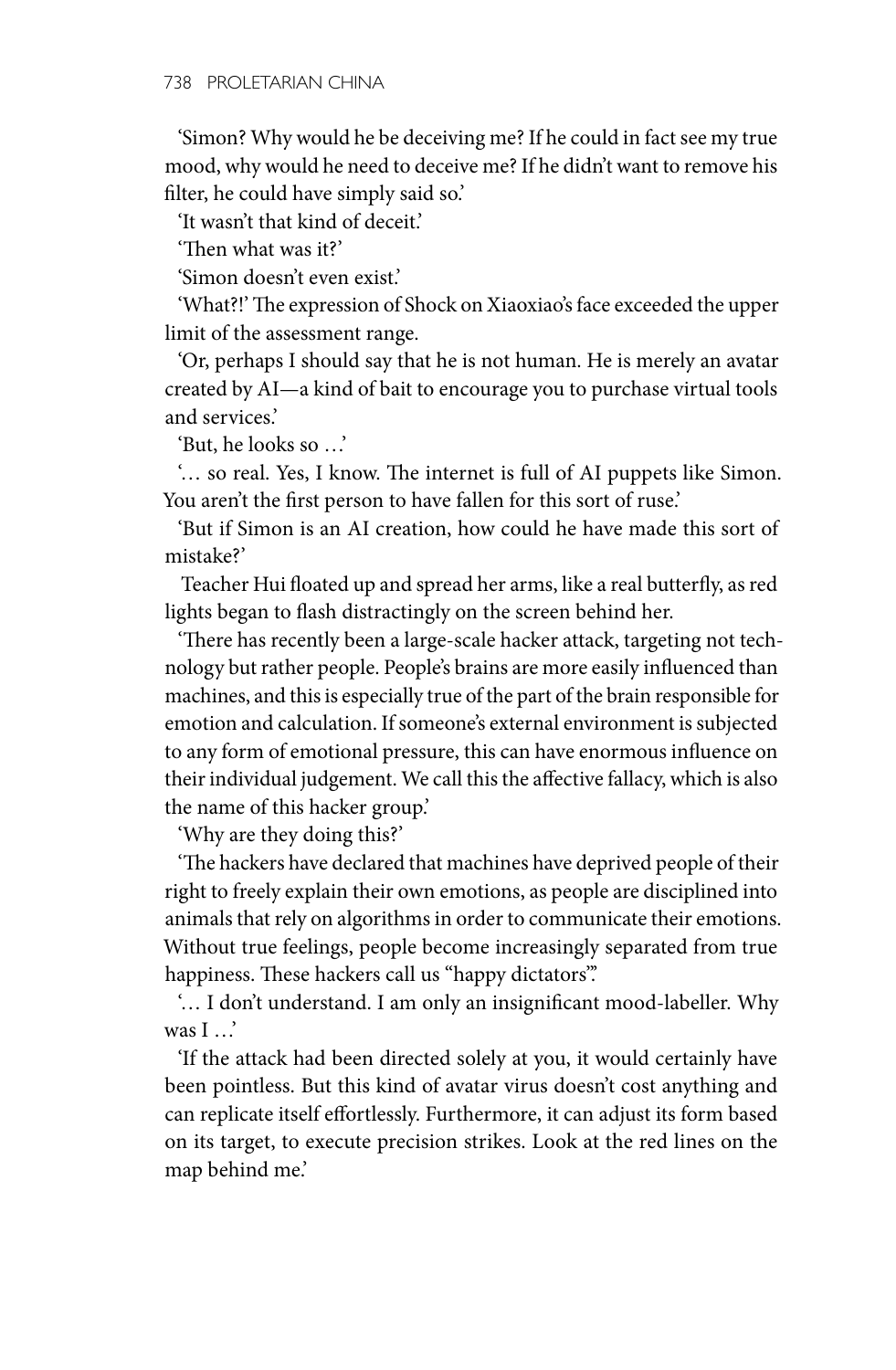On the map behind Teacher Hui there were countless red lines traversing oceans and continents and then exploding at their landing sites like fireworks, continuously radiating towards an ever-smaller radius. The image was then enlarged, revealing that many of the regions under attack carried the Xinxin logo.

'What are those lines?'

'Those are aggression trails. This world is not really as rational as we would like to imagine, and many of the decisions people make are actually driven by emotion. If you can control the flow of emotion, you can control the world.'

'Therefore, the attack on me was also part of this …'

'That's right, Xiaoxiao. Things are never as simple as they might appear.' A data packet flickered across Teacher Hui's face, like a subtle expression that couldn't be recognised by human eyes. 'I have both good and bad news. Which would you like to hear first?'

Xiaoxiao's heart constricted.

'The bad news.'

Teacher Hui finally smiled, and her mood was evident even without a label. She transferred a data packet featuring a boy standing in front of the temple, from the last scene Xiaoxiao had labelled earlier that day.

'You assigned him a Happiness 4, right?'

Xiaoxiao examined the scene and, unlike the warm impression she had of this scene during her initial hasty assessment, this mid-distance display revealed that the scene was actually a temple for ascetics. The boy's downcast eyelashes were laced with tears, and he was about to have his head shaved in preparation for cutting himself off from the bustling mortal world. This was a scene of a young man about to bid farewell to the secular world, and therefore definitely could not be a Happiness 4. Xiaoxiao had committed a stupid error.

'… Am I going to be fired?'

'I knew you would think that. It is true that you won't be doing this job for much longer, but not because you weren't doing it well, but rather because machines are already intelligent enough that they can learn from humanity's experience, to the point that they can now understand human emotion better than humans themselves. As a result, soon this job of human mood-labeller will no longer exist.'

Xiaoxiao's face sank. This was the second piece of bad news she had received today. She reflexively assigned herself a Disappointment 7 or Anxiety 8.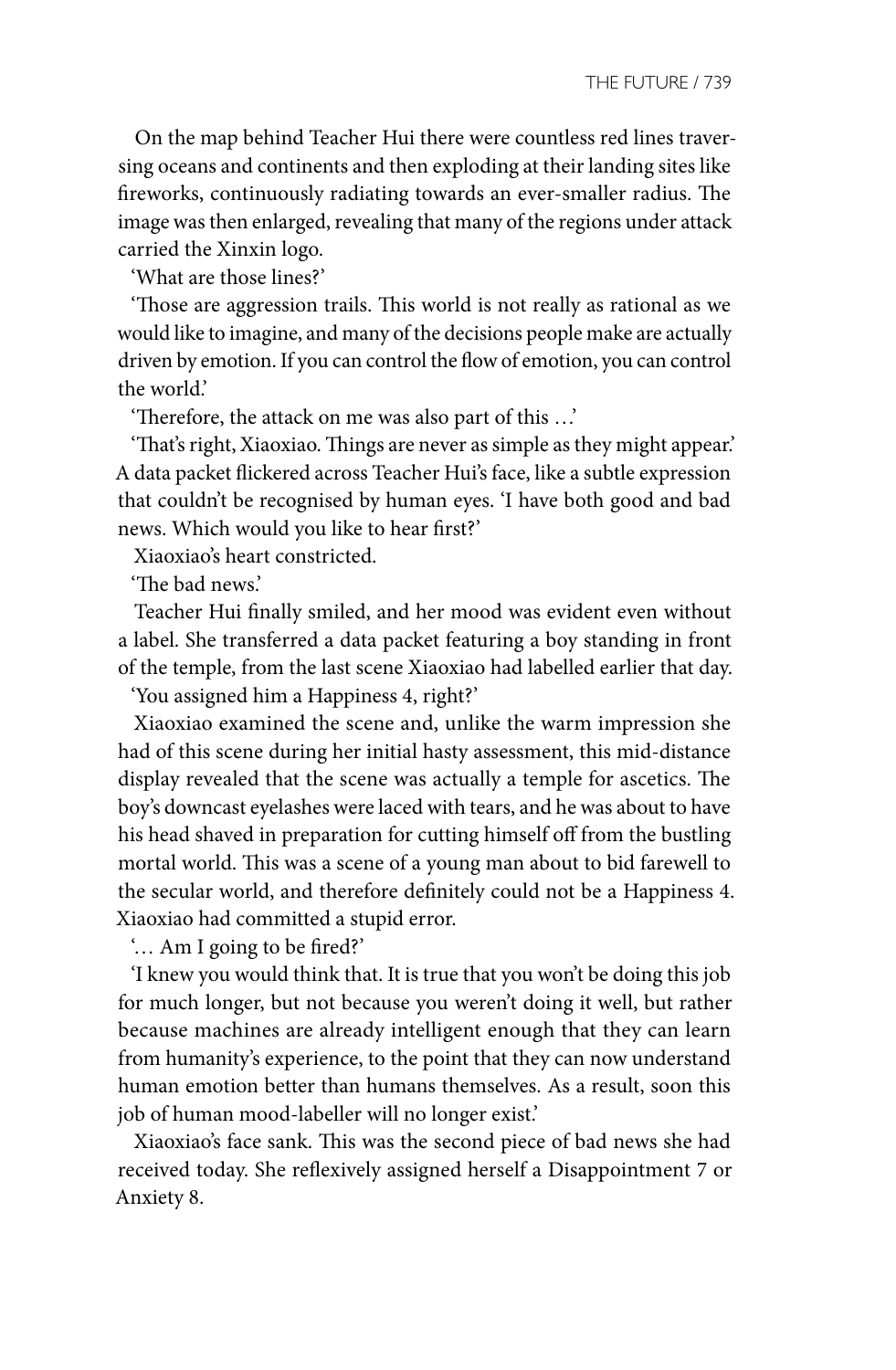Teacher Hui extended her arms, as though giving Xiaoxiao a virtual hug—using her white wings covered in translucent glowing scales to embrace this depressed girl standing in front of her.

'The good news, however, is that you'll have a new job. The skills you've learned won't be wasted, and furthermore you'll be able to do some things that machines are not yet able to do.'

'Such as?' Xiaoxiao looked up, bewildered.

'The hacker attack produced a large-scale affective fallacy, wherein many people were afflicted with emotional disorders such as depression, mania, delirium and even suicidal tendencies. Your empathy and ability to accurately diagnose emotions can help these people become happy again. This is something AI is incapable of doing. Of course, you will still need the assistance of AI to create avatars that may bring people happiness.'

'That means that …'

'Yes, Xiaoxiao, you need to go to Shanghai, where you will find a bigger, newer, more advanced workshop waiting for you.'

Xiaoxiao gazed at the enormous screen behind Teacher Hui, on which a reflection of her face was superimposed on to an enormous image of a magnificent city. Her expression seemed to be undergoing a subtle yet complex transformation. She struggled to identify her emotion but found it very difficult, since everything was happening so fast.

Perhaps only a machine is capable of correctly labelling human emotion? *Can I really make someone happy, especially if I myself am not happy to begin with? Might this end up being another failed escape attempt—an escape from my hometown to the city I despise? Chiyou up above, please* 

*give me strength and bravery …*

A variety of different emotions and data labels appeared on Xiaoxiao's face, then quickly disappeared again like delicate soap bubbles. As they exploded, they released a multicoloured radiance.

## *One Year Later: Shanghai*

A crisp and delicate bird call sounded, as a pod overgrown with green vegetation emitted a *pada* sound. The pod slowly opened, and lying inside there was a young girl, fast asleep.

'Wake up, wake up, little Mei. It's time to go to work.' Xiaoxiao caressed the pod's furry exterior as she spoke quietly to the girl.

'Big Sis, ever since I got this pod, I no longer have nightmares at night, and I'm in much better spirits the next day.'